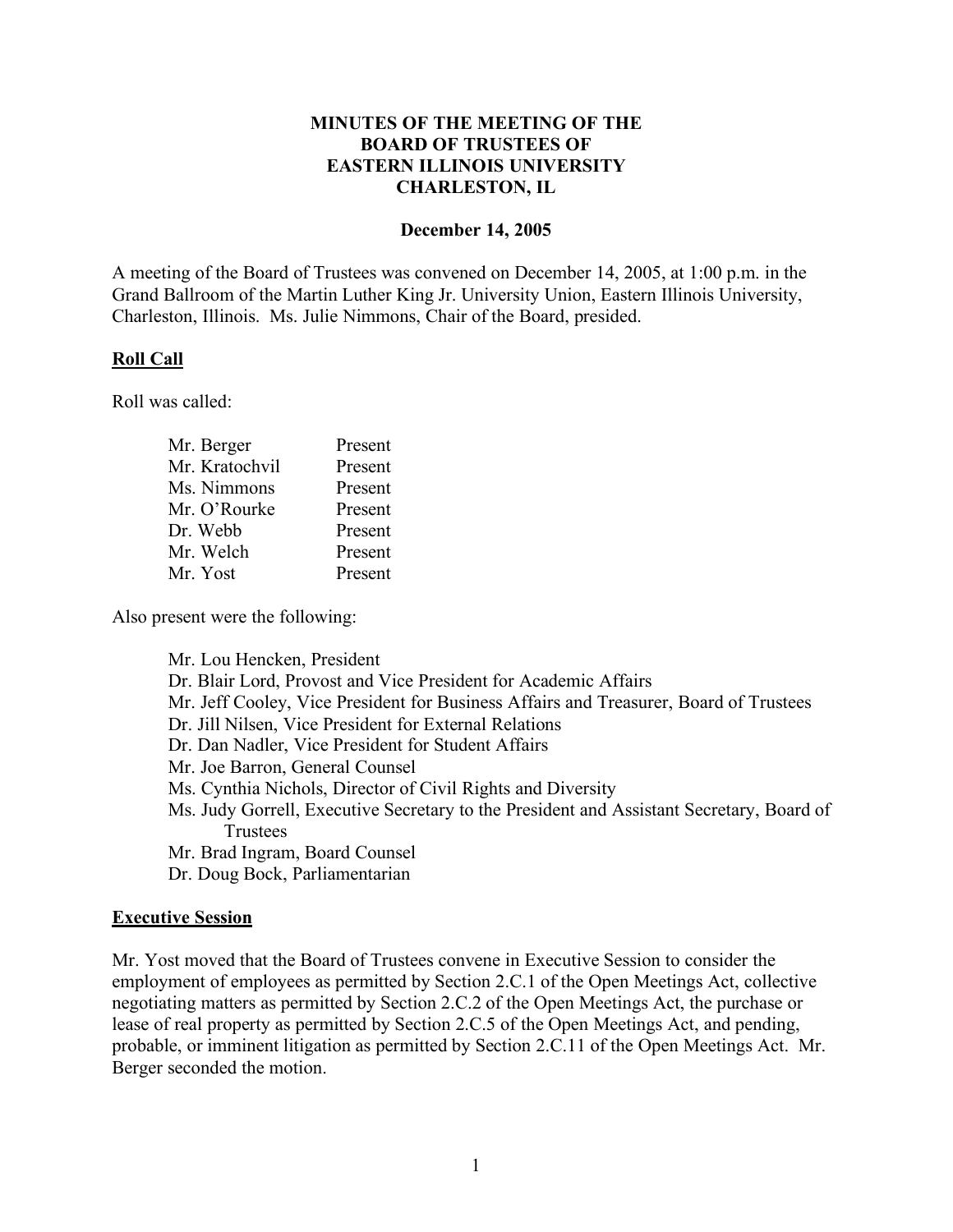| Mr. Berger     | Yes |
|----------------|-----|
| Mr. Kratochvil | Yes |
| Mr. O'Rourke   | Yes |
| Dr. Webb       | Yes |
| Mr. Welch      | Yes |
| Mr. Yost       | Yes |
| Ms. Nimmons    | Yes |

Motion carried.

Mr. Kratochvil moved to reconvene in Open Session; Mr. Yost seconded the motion.

Roll was called and the vote was as follows:

| Mr. Berger     | Yes |
|----------------|-----|
| Mr. Kratochvil | Yes |
| Mr. O'Rourke   | Yes |
| Dr. Webb       | Yes |
| Mr. Welch      | Yes |
| Mr. Yost       | Yes |
| Ms. Nimmons    | Yes |
|                |     |

Motion carried.

### **Action Items**

1. Dr. Webb moved to postpone the approval of the June 12-13 Board Retreat minutes until the next meeting. Mr. Yost seconded the motion.

Roll was called and the vote was as follows:

| Mr. Berger     | Yes        |
|----------------|------------|
| Mr. Kratochvil | Yes        |
| Mr. O'Rourke   | Yes        |
| Dr. Webb       | <b>Yes</b> |
| Mr. Welch      | Yes        |
| Mr. Yost       | Yes        |
| Ms. Nimmons    | Yes        |
|                |            |

Motion carried.

2. Mr. Berger moved to approve the minutes for the Board meeting on September 16, 2005. Mr. Yost seconded the motion.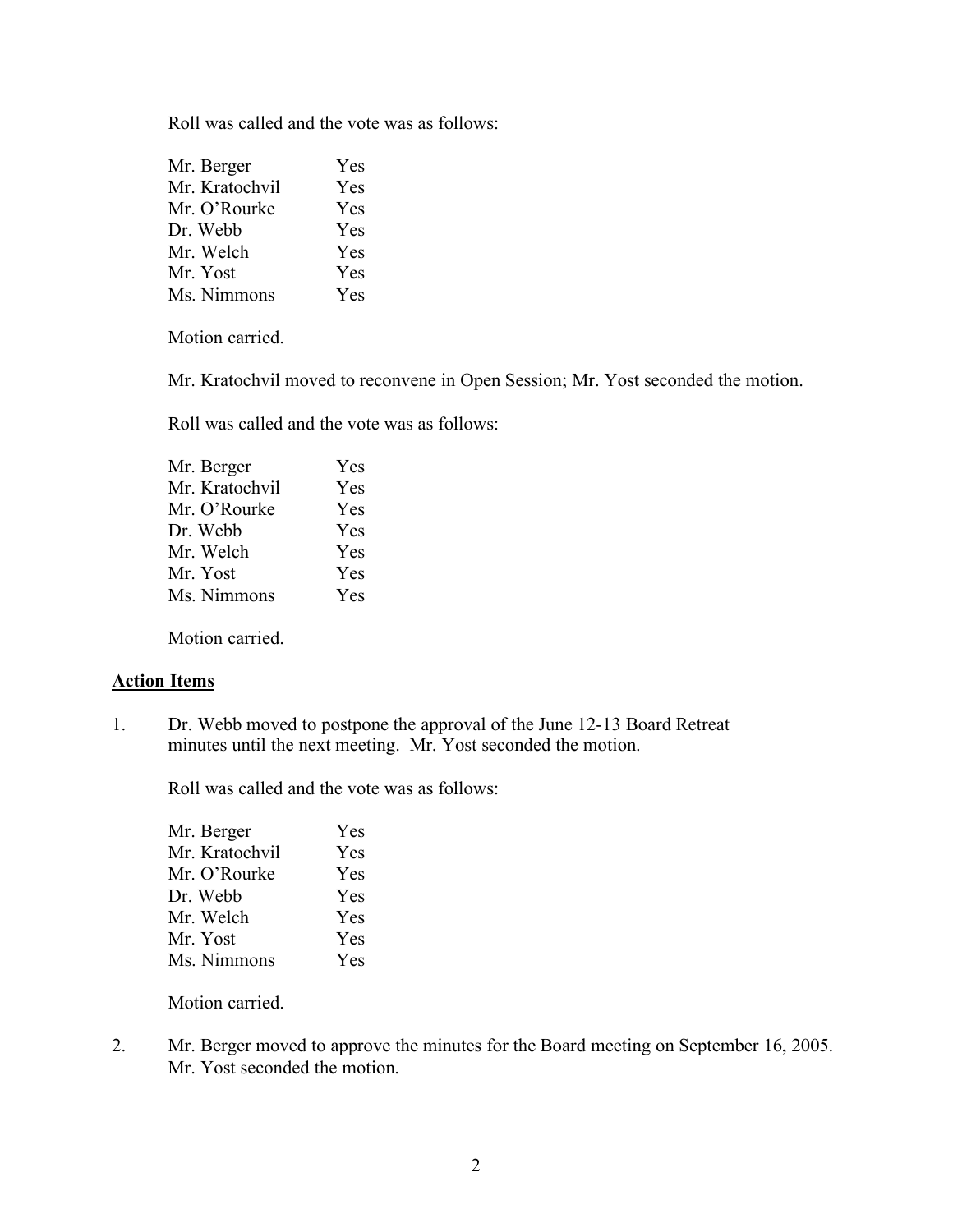| Mr. Berger     | Yes        |
|----------------|------------|
| Mr. Kratochvil | Yes        |
| Mr. O'Rourke   | Yes        |
| Dr. Webb       | Yes        |
| Mr. Welch      | Yes        |
| Mr. Yost       | <b>Yes</b> |
| Ms. Nimmons    | Yes        |

Motion carried.

3. Mr. Kratochvil moved to approve the bids for the addition to Lantz Arena for a total cost of \$1,158,132 which includes contingency. The project includes labor and materials to construct a 4,870 square foot, second floor, addition to the east side of Lantz Arena. The recommended vendors: General Construction – Grunloh Construction, Inc., Effingham, IL, at a cost of \$675,950; Plumbing -- Wente Plumbing & Heating Co. Inc., Effingham, IL, at a cost of \$39,677; Heating – McWilliams Mechanical Services, Inc., Champaign, IL, at a cost of \$116,600; Ventilation – Reliable Plumbing and Heating Company, Savoy, IL, at a cost of \$88,900; and Electrical – Anderson Electric, Inc., Mattoon, IL, at a cost of \$131,720. Mr. Welch seconded the motion.

Roll was called and the vote was as follows:

| Mr. Berger     | Yes |
|----------------|-----|
| Mr. Kratochvil | Yes |
| Mr. O'Rourke   | Yes |
| Dr. Webb       | Yes |
| Mr. Welch      | Yes |
| Mr. Yost       | Yes |
| Ms. Nimmons    | Yes |

Motion carried.

4. Mr. Berger moved to approve the purchase of property located at 1816 Ninth Street, Charleston, Illinois for a cost not to exceed \$235,000.00 from the Zeta Alpha Chapter of Alpha Phi, Urbana, IL. Prior to June 30, 2006, Alpha Phi would demolish all structures, buildings, and appurtenances on the property, returning it to grade level. As part of this agreement, the University would reimburse Alpha Phi for all costs associated with this demolition work. Upon transfer of the property to the University, it would be converted into a parking lot for student and staff parking, which is consistent with the general objectives for parking and vehicular traffic patterns stated in the Campus Master Plan. Mr. O'Rourke seconded the motion.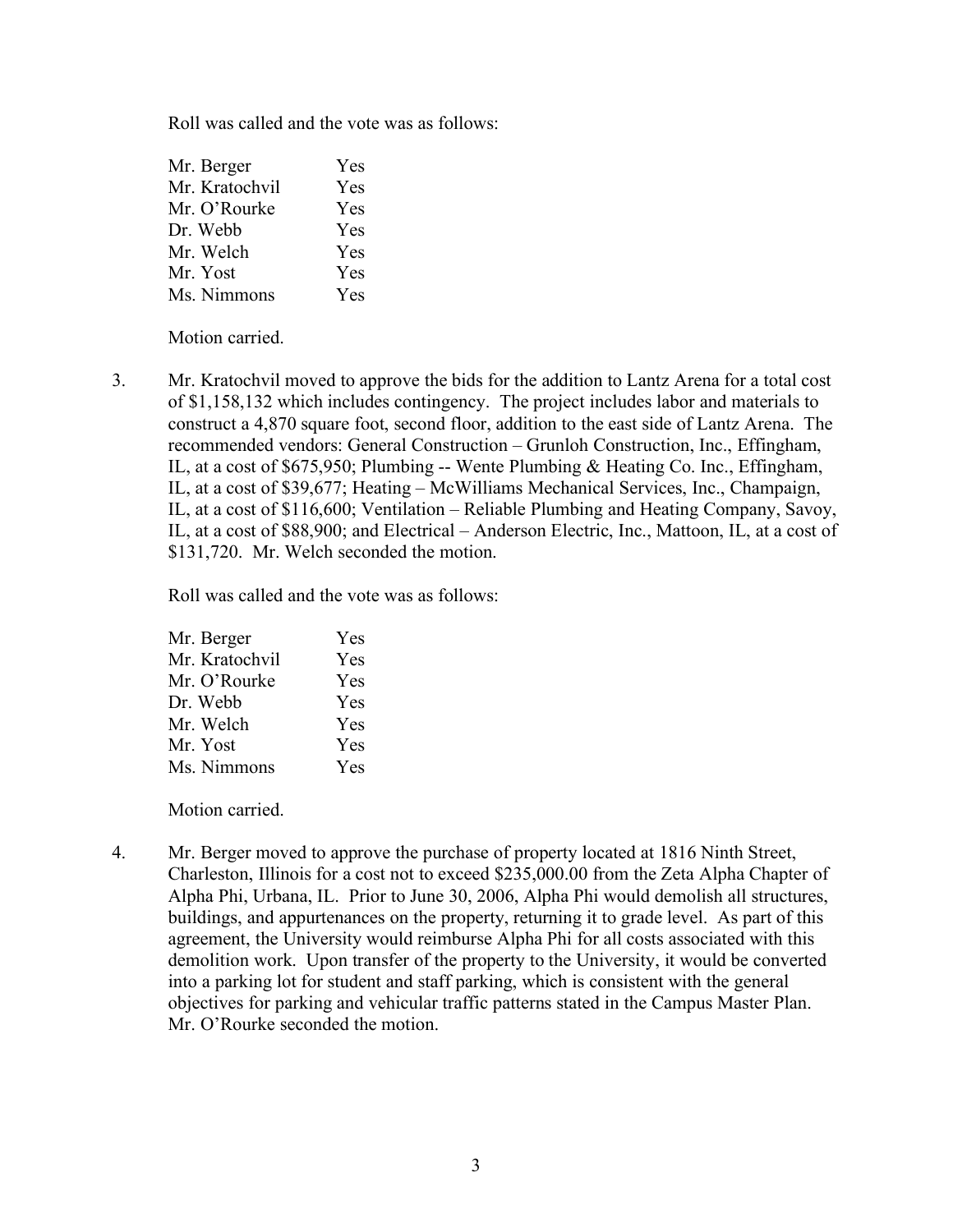| Mr. Berger     | Yes        |
|----------------|------------|
| Mr. Kratochvil | Yes        |
| Mr. O'Rourke   | <b>Yes</b> |
| Dr. Webb       | Yes        |
| Mr. Welch      | <b>Yes</b> |
| Mr. Yost       | <b>Yes</b> |
| Ms. Nimmons    | Yes        |

Motion carried.

5. Mr. Yost moved to approve a Network Equipment Upgrade which represents the final phase of the overall campus network infrastructure upgrade for a cost of \$500,490.00 including \$23,831.90 for contingencies. The recommended vendor is STL Technology Partners, Bloomington, IL. This contract includes all labor and materials to add an additional layer of redundancy and security to the campus network to facilitate the addition of voice and video services. Mr. Welch seconded the motion.

Roll was called and the vote was as follows:

| Yes        |
|------------|
| Yes        |
| Yes        |
| <b>Yes</b> |
| <b>Yes</b> |
| Yes        |
| Yes        |
|            |

Motion carried.

6. Mr. Welch moved to approve the contract renewal and wage agreement for the Illinois Fraternal Order of Police Labor Council. The wage issues connected with this contract were resolved through interest based arbitration on January 13, 2005.

The signing of the new labor agreement was delayed by the FOP Labor Council until October 24, 2005 due to questions on non-economic issues and a change in their business representative. This agreement was to become effective July 1, 2003 and expire June 30, 2005. However, the FOP Labor Council did not notify the University that they wished to begin negotiations within the time period specified in the agreement, so the agreement's expiration date was automatically extended until June 30, 2006. The estimated cost of increases effective July 1, 2003 is \$22,000, and the estimated cost of increases effective July 1, 2004 is \$26,000. Mr. Kratochvil seconded the motion.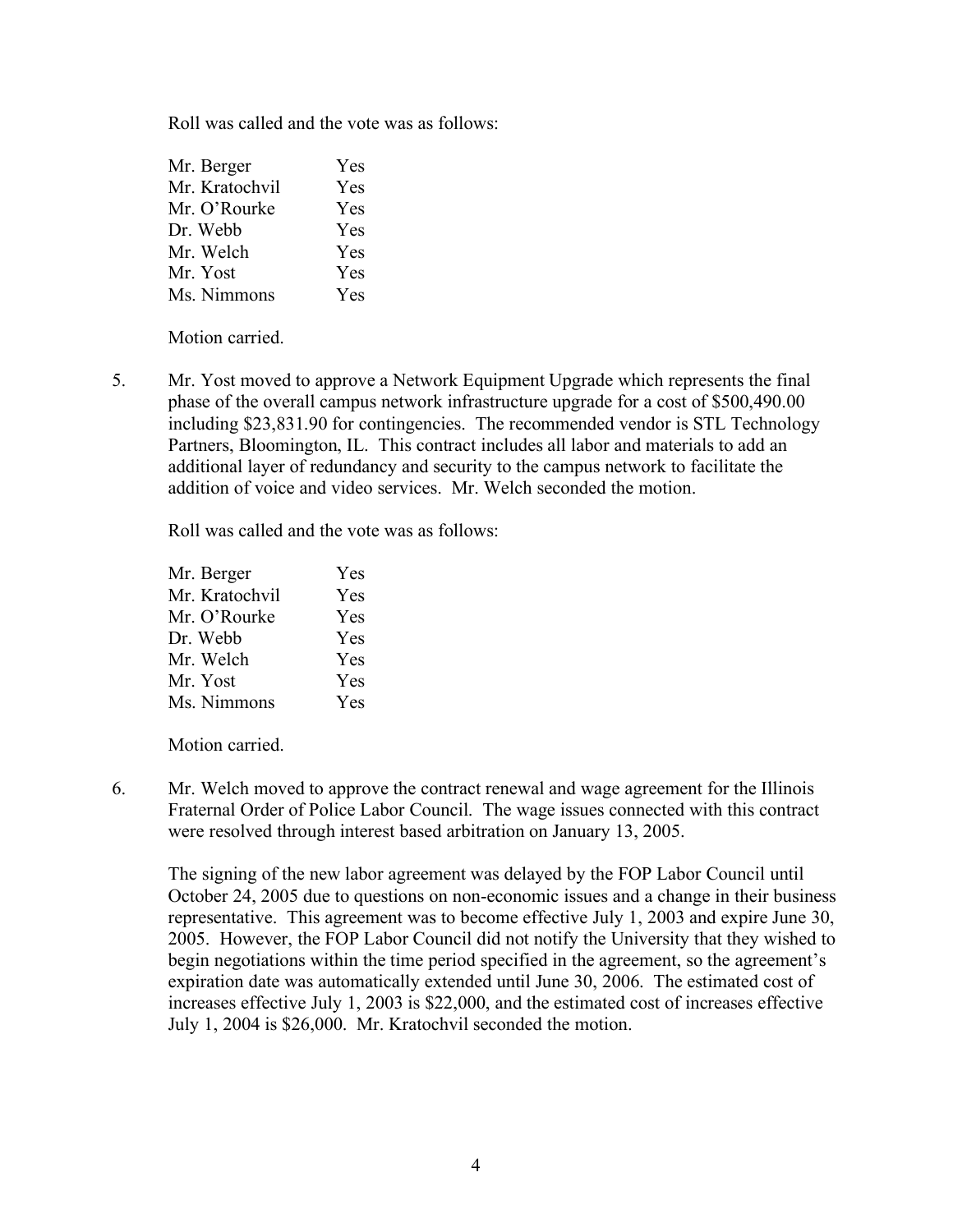| Mr. Berger     | Yes        |
|----------------|------------|
| Mr. Kratochvil | Yes        |
| Mr. O'Rourke   | <b>Yes</b> |
| Dr. Webb       | <b>Yes</b> |
| Mr. Welch      | Yes        |
| Mr. Yost       | <b>Yes</b> |
| Ms. Nimmons    | Yes        |

Motion carried.

7. Mr. O'Rourke moved to approve the new labor and wage agreement for the Laborers International Union of North America, Local #159, representing five Eastern employees. The agreement would be effective from July 1, 2005 through June 30, 2009. The Union ratified this agreement on December 1, 2005. Under terms of this agreement, bargaining unit members would receive six additional paid holidays per year for a total of eleven. Bargaining unit members would also be entitled to a shift differential of seventy-five cents per hour for night shift work. The construction laborers rate of pay, would not increase the first year of the agreement, but the sub-foreman wage rate would increase seventy-five cents per hour. Thereafter, the construction laborers and sub-foreman wage rates would increase three percent per year, effective July 1, 2006, three percent effective July 1, 2007 and three percent effective July 1, 2008.

The estimated cost effective July 1, 2005 is \$6,726, the estimated cost effective July 1, 2006 is \$6,338, the estimated cost effective July 1, 2007 is \$6,532, and the estimated cost effective July 1, 2008 is \$6,728. Mr. Kratochvil seconded the motion.

Roll was called and the vote was as follows:

| Mr. Berger     | Yes |
|----------------|-----|
| Mr. Kratochvil | Yes |
| Mr. O'Rourke   | Yes |
| Dr. Webb       | Yes |
| Mr. Welch      | Yes |
| Mr. Yost       | Yes |
| Ms. Nimmons    | Yes |

Motion carried.

8. Dr. Webb moved to approve the resolution for the Adoption of the National Incident Management System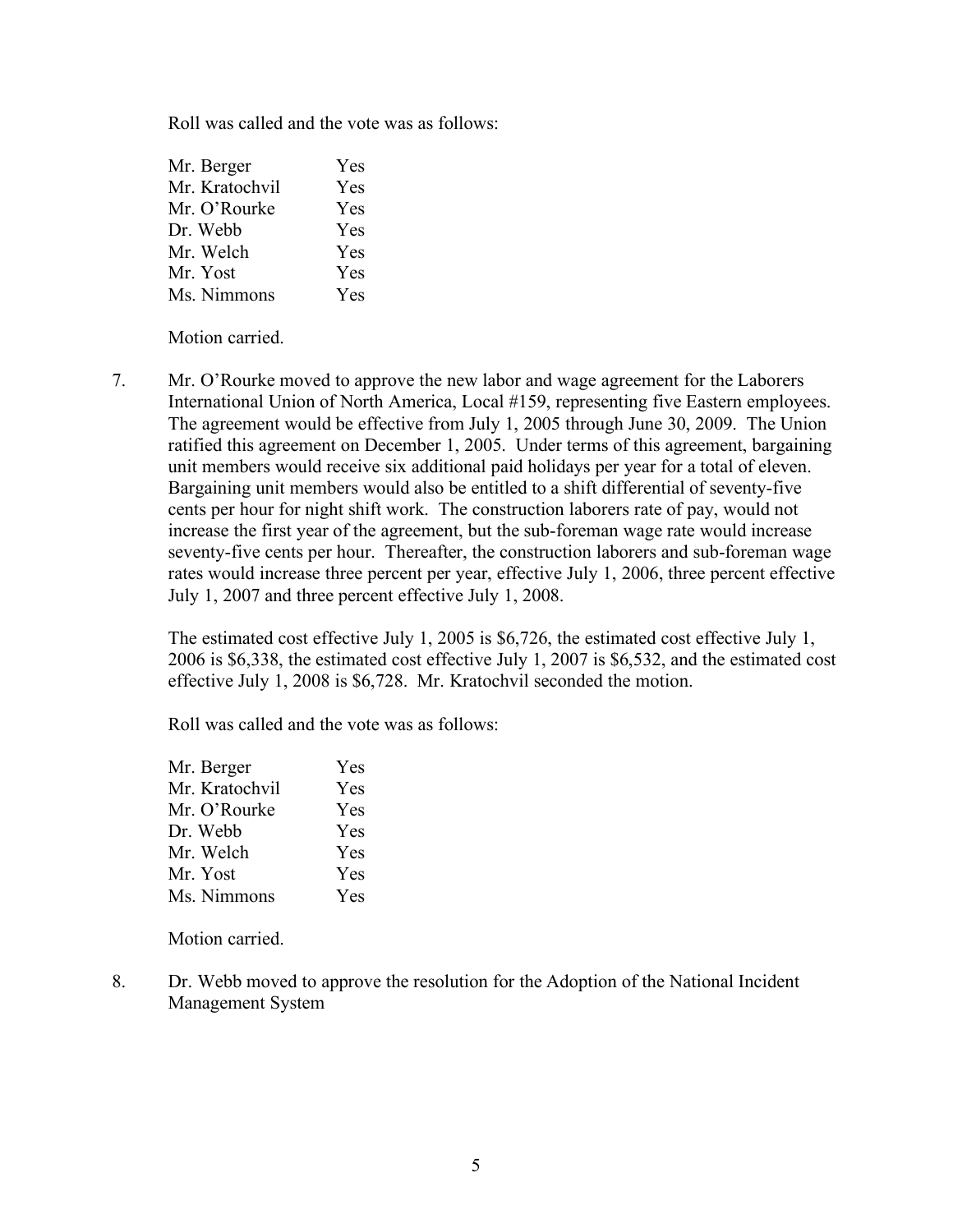# **Resolution**

# **Adoption of the National Incident Management System**

It is hereby resolved by the Board of Trustees of Eastern Illinois University (the "Board") that:

WHEREAS, the State of Illinois, Executive Department, issued Executive Order Number 12 (2004) authorizing the implementation of the National Incident Management System (NIMS); and

WHEREAS, the Governor directed all State Agencies to adopt NIMS as its model for emergency planning, Unified Command, and response to emergencies and disasters; and

WHERAS, emergency response to critical incidents, whether natural or manmade, requires a coordinated response and professional management; and

WHEREAS, Unified Command of such incidents is recognized as the optimal emergency management model to maximize the public safety response; and

WHEREAS, NIMS has been identified by the Federal Government as being the requisite emergency management system for all levels of government; and

WHEREAS, failure to adopt NIMS may preclude reimbursement for costs incurred during and after a declared emergency or disaster and for training and preparation for such disasters or emergencies, and for Federal funding;

NOW, THEREFORE, the Board hereby adopts NIMS as its model for emergency planning, Unified Command, and response to emergencies and disasters.

Mr. O'Rourke seconded the motion.

Roll was called and the vote was as follows:

| Mr. Berger     | Yes        |
|----------------|------------|
| Mr. Kratochvil | Yes        |
| Mr. O'Rourke   | <b>Yes</b> |
| Dr. Webb       | <b>Yes</b> |
| Mr. Welch      | <b>Yes</b> |
| Mr. Yost       | <b>Yes</b> |
| Ms. Nimmons    | Yes        |
|                |            |

Motion carried.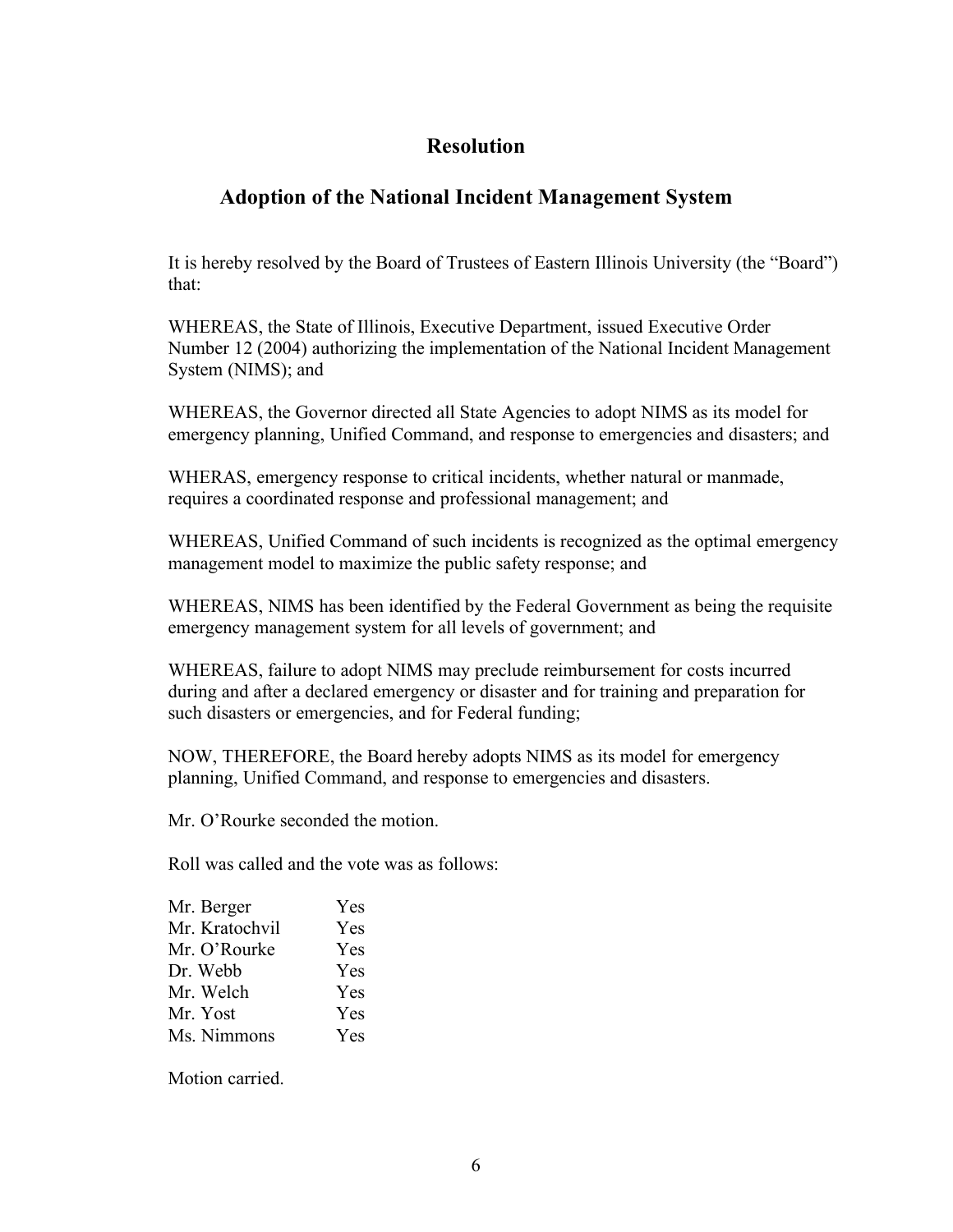9. Mr. Kratochvil moved to approve the proposed revision to Board *Governing Policies*, Article I, Section 2.B, on the first reading. The proposed revision provides express authority to the President to plan and implement emergency responses to critical incidents directly or indirectly involving the University and in recognition of the Board adopting the National Incident Management System (NIMS) as its model for emergency planning. The proposed revision would add paragraph 13. Mr. Berger seconded the motion.

Roll was called and the vote was as follows:

| Yes |
|-----|
| Yes |
| Yes |
| Yes |
| Yes |
| Yes |
| Yes |
|     |

Motion carried.

- 10. Three proposed revisions to the Board *Regulations* were presented for the first reading. 1) *Regulation* II.B.4.b. – Termination with Notice. The proposed revision is a terminology change from "Termination with Notice" to "Nonrenewal of Contract" to reflect the true description of the process, reduce confusion, distinguish nonrenewal based on no further need for an individual's services from termination with notice based on misbehavior and remove the perceived stigma implied from a "termination." 2) *Regulation* V.J.8. – Tuition and Mandatory Fees. The proposed revision in the Student Abroad Fee structure would provide that establishment of charges for study abroad is consistent with all other fees. 3) *Regulation* III.B.2.b. – Honorary Degrees. The proposed revision would increase the number of honorary degrees awarded each year from two to four. No action is required for the first reading.
- 11. Mr. Yost moved to approve the submission of the Title III Grant proposal in the amount of \$1,825,000 to support a Student Success Center. The plan/proposal seeks Title III Institutional Development grant funding for a Student Success Center at Eastern Illinois University. The mission of the Center will be to improve the success of students as soon as they are identified as being at risk of academic failure. Mr. Berger seconded the motion.

Roll was called and the vote was as follows:

| Mr. Berger     | Yes |
|----------------|-----|
| Mr. Kratochvil | Yes |
| Mr. O'Rourke   | Yes |
| Dr. Webb       | Yes |
| Mr. Welch      | Yes |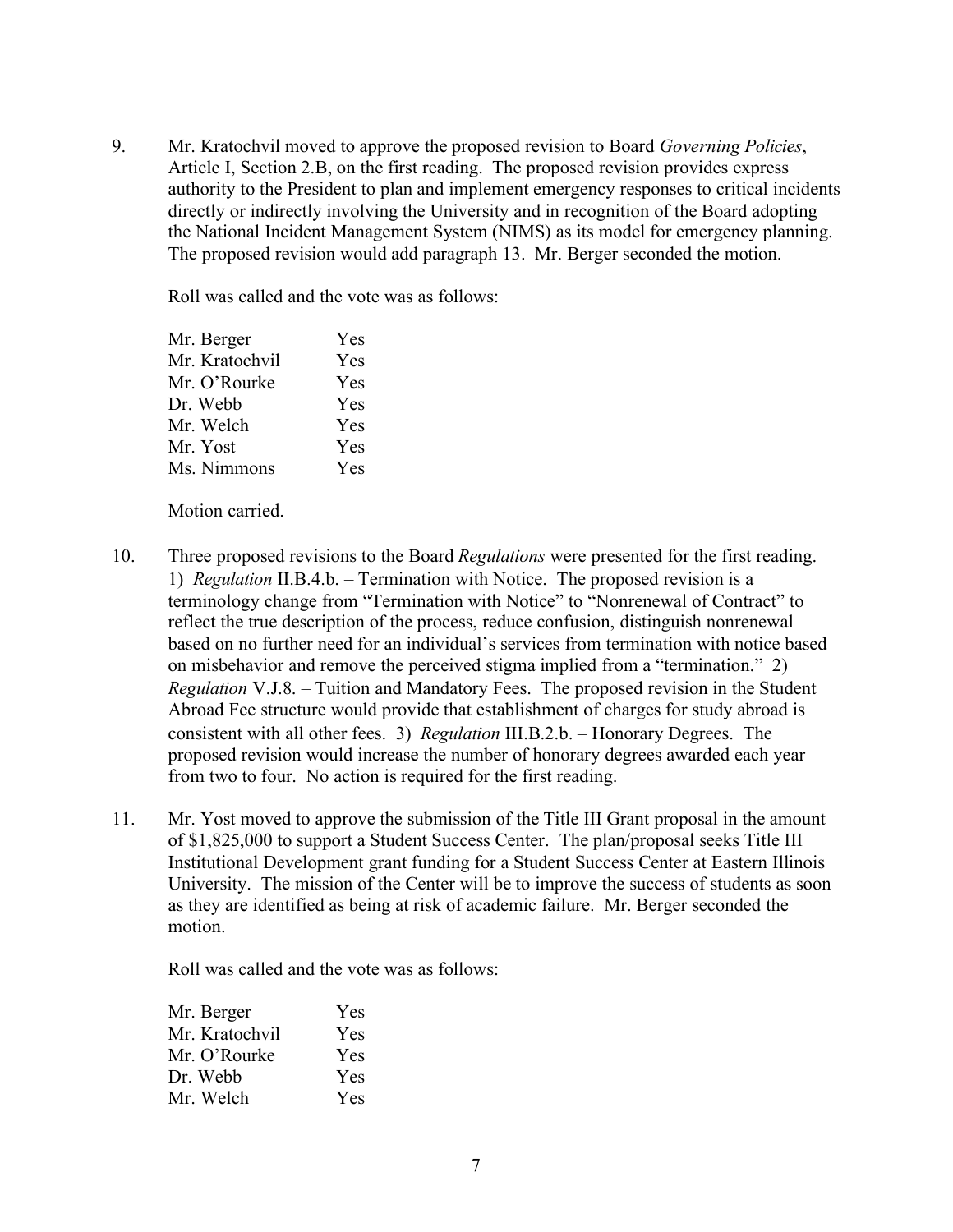Mr. Yost Yes Ms. Nimmons Yes

Motion carried.

12. Mr. Kratochvil moved to approve the proposal for a new undergraduate program in nursing. The proposed program is often termed an RN to BSN completion program (Registered Nursing to Bachelor of Science in Nursing). It seeks to provide opportunities for those individuals already in possession of their registered nursing license to earn their Bachelor of Science in Nursing degree. The demand for individuals with this additional training is growing nationwide as health care providers continue to seek individuals with additional preparation. The proposal has now been reviewed and favorably reviewed by the appropriate internal curriculum bodies on campus. Upon approval, the proposal will be forwarded to the Illinois Board of Higher Education for approval. Mr. Welch seconded the motion.

Roll was called and the vote was as follows:

| Yes        |
|------------|
| <b>Yes</b> |
| <b>Yes</b> |
| Yes        |
| Yes        |
| Yes        |
|            |

Motion carried.

13. Mr. O'Rourke moved to approve the revisions to the 2006 Board of Trustees meeting calendar. The changes include moving the June 19, 2006 meeting to June 26, 2006, the September 15, 2006 meeting to September 8, 2006, and the November 17, 2006 meeting to November 3, 2006. Mr. Kratochvil seconded the motion.

Roll was called and the vote was as follows:

| Mr. Berger     | Yes        |
|----------------|------------|
| Mr. Kratochvil | Yes        |
| Mr. O'Rourke   | <b>Yes</b> |
| Dr. Webb       | Yes        |
| Mr. Welch      | Yes        |
| Mr. Yost       | Yes        |
| Ms. Nimmons    | Yes        |
|                |            |

Motion carried.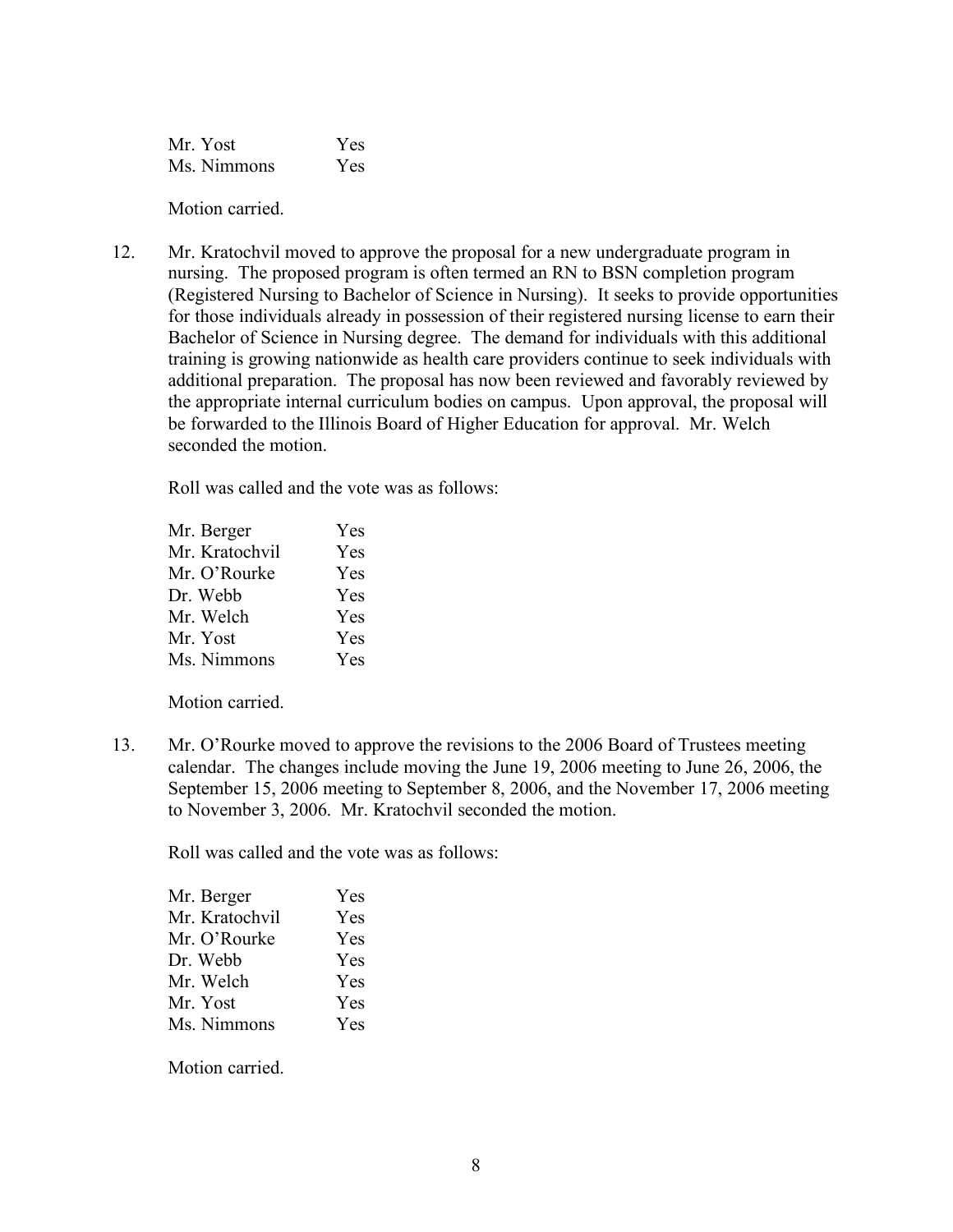# **Information Items**

**FY 2005 Deposit and Investment Report –** For FY 2005 Operating Funds Investment performance, the University had an average daily investment balance of \$38,428,801.85 and a net average daily balance of \$35,123,871.19. The annualized average yield for the year was 3.56 percent. For the three months ending September 30, 2005, the interest earned on investment for the Operating Funds was \$315,261.63.

## **Summary of Purchases \$100,000 - \$249,999 –**

| <u>Vendor</u>                                                       | <b>Type of Purchase</b>                                                                                                      | <b>Bids</b>    | Amount       |
|---------------------------------------------------------------------|------------------------------------------------------------------------------------------------------------------------------|----------------|--------------|
| H&H Shuttle Service, Inc.                                           | Shuttle bus service                                                                                                          | a              | \$246,000.00 |
| Petroleum Traders, Inc.                                             | Annual supply of ethanol-<br>blended gas for use in<br>University vehicles, tractors<br>and mowers.                          | b              | \$100,000.00 |
| Storage Technology Corp.                                            | Computer hardware and<br>software maintenance and<br>support.                                                                | $\mathbf c$    | \$139,027.14 |
| John S. Vincent & Company Financial advisory services<br><b>LLC</b> | for the period<br>January 1, 2006 through<br>June 30, 2009 with the option<br>to renew for three $(3)$ two-<br>year periods. | $\overline{1}$ | \$150,000.00 |
| <b>STL Office Solutions</b>                                         | Hardware and software<br>maintenance for the period<br>August 15, 2005 through<br>August 16, 2006.                           | $\mathbf c$    | \$105,415.00 |

- <sup>a</sup> Renewal of an existing agreement. This is the fourth year option of the original one-year contract with the option to renew for six additional one-year periods with no increase in price for the first two option years.
- <sup>b</sup> Renewal of an existing agreement. This is the third option year of the original one-year contract with the option to renew for four additional one-year periods.

<sup>c</sup> Sole Source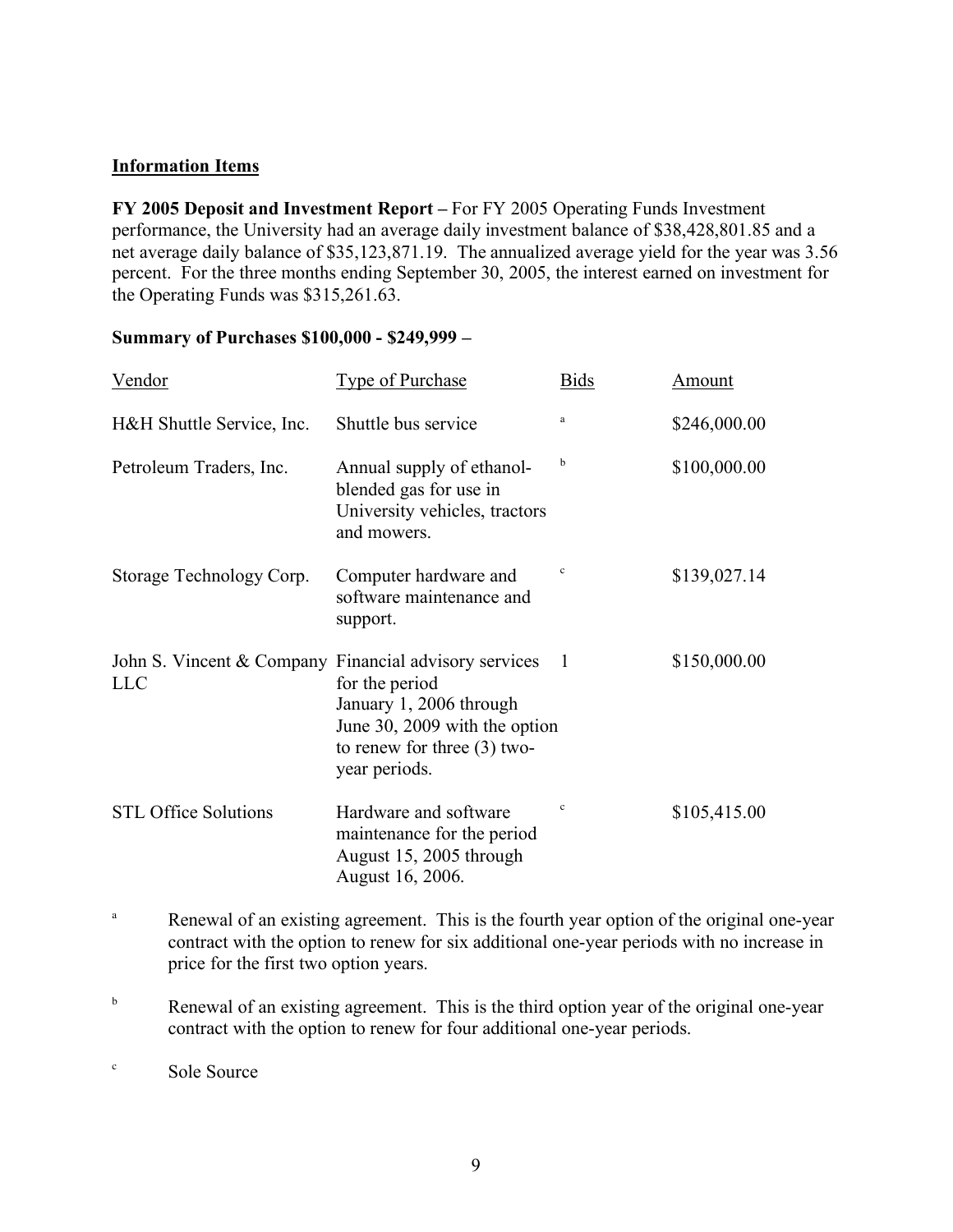**Earned Degrees Report -** In FY 2005, 2,625 degrees were awarded – 1,980 Bachelor's degrees; 9 Post-Bachelor certificates; 602 Master's degrees; and 44 Specialist degrees.

**Alumni Association Report –** Ms. Susan Young, Immediate Past President of the EIU Alumni Association, gave an overview of the Alumni Association activities, including the centennial celebration beginning with the dedication of the Clock Tower in the newly renamed Alumni Quad, Homecoming, and donations to the Development Office for a campaign consultant, athletics, Tarble Arts Center, First Night, and the Legacy and Lord scholarships.

**Intercollegiate Athletics Report** – Eastern sponsors 22 intercollegiate sports, 11 each for men and women with approximately 500 student athletes, as well as an additional 200 students who are involved in support groups such as the Cheer Team, Pink Panthers, Marching Band, Pep Band, Athletic Trainers, and others. Eastern is a member of NCAA Division I in all sports except football, which is I-AA.

Eastern's student-athletes graduation rate exceeds the national average, and it exceeds Eastern's student body average. In the fall of 2004, 28 student-athletes had 4.00 GPA's and in the spring of 2005, 33 student-athletes had 4.00 GPA's. For academic year 2004-2005, 120 studentathletes achieved at least a 3.25 GPA. In the spring semester of 2005, 51.2% of Eastern's student athletes achieved a GPA in excess of 3.0.

During the 2004-2005 academic year, Panther men's and women's teams combined to place third out of 11 universities in the Ohio Valley Conference All-Sports Championship. Combining all nine years that Eastern has been a member of the Ohio Valley Conference, the Panthers are still No. 1 overall in the All-Sports competition. EIU has been the All-Sports champion three of the past five years, and four out of nine years overall. Two of Eastern's coaches received Coach of the Year honors, while four of our athletes received "Freshman of the Year" honors and two of our athletes received "Athlete of the Year" honors.

The Panther Club continues to do well with its  $9<sup>th</sup>$  straight record year of fund drives. In 2005, the fund drive recorded \$701,613 cash and in-kind pledges, a \$76,000 increase (12.0%) over 2004.

**Update on Title IX Gender Equity Surveys –** Cynthia Nichols from the Office of Civil Rights and Diversity presented information regarding the annual survey and perception of opportunities to participate in Intercollegiate Athletics. Approximately 1,979 freshmen and transfer students completed surveys during the summer 2005 orientation process. This process is required by the U.S. Office of Civil Rights, to monitor whether the university is providing equal opportunities in athletics. Data suggests that Eastern is fully and effectively accommodating the interests and abilities of its female students to participate in Intercollegiate Athletics.

**Technology Report** – Mihir "Chat" Chatterji, Assistant Vice President for Information Technology Services, and Dr. Mike Hoadley, Assistant Vice-President for Academic Affairs for Technology gave an overview on technology updates, including the reconstituting of the Academic Technology Advisory Committee, technology enhanced classrooms, purchase of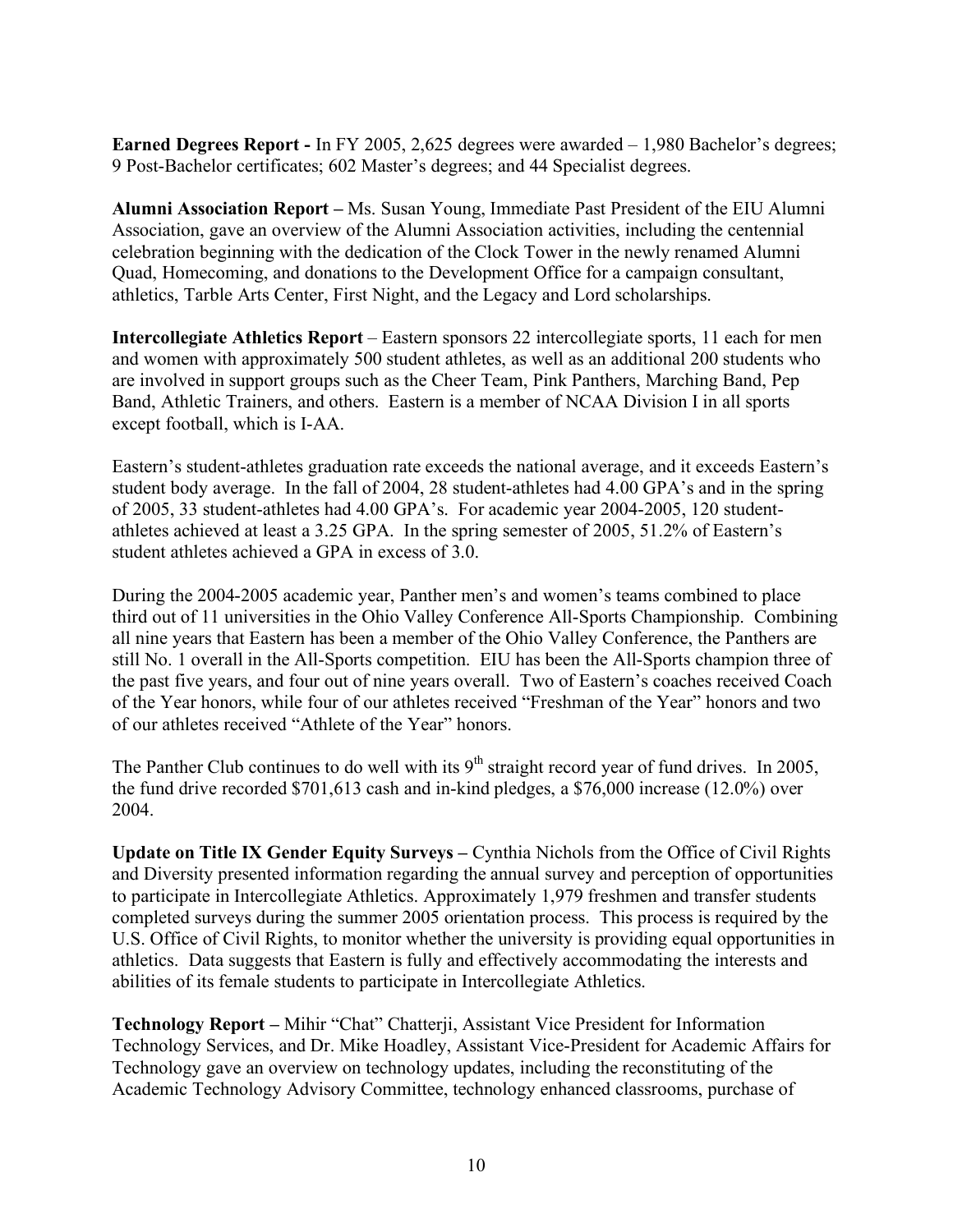hardware and software, the Banner Project, support services, EIU email accounts, and video conferencing systems.

**FY 2005 Income Producing Contracts –** There were 108 awards of \$10,000 and over and 197 awards under \$10,000 with a combined value of \$10,623,489.54.

**President's Report –** President Hencken gave a brief update on the construction progress of Blair Hall and the Doudna Fine Arts Center. He also received some interesting information concerning the architect of the Doudna Fine Arts Center. Antoinne Predak was selected to receive the 2006 American Institute of Architects Gold Medal.

Dr. Jill Nilsen presented information on fund-raising. Beginning in July 2003, Eastern began a three-year, ten million dollar initiative called "You are EIU." The Campus Community was surveyed to identify projects for additional funding. Projects identified fell into three general categories. One was to grow the endowment primarily through scholarships and program support. Second, was to enhance the infrastructure either through bricks and mortar projects, campus beautification, or computer equipment and software. Finally, to increase annual operation dollars for our academic departments, as we have seen declining state support. Since the start of the project in July of 2003, the university has netted 9,255,636.78, with 4.286 million (47%) in endowments, 2.353 million (25%) in annual operations, and 2.6 million (28%) in infrastructure. Eighty new endowment agreements have been written, five new gift annuities, thirteen new members to our Heritage Society, and alumni participation has grown to 10% since the beginning of this project. A major capital fund-raising campaign is in the planning stages. A consultant is in the process of being hired to do a feasibility study. The University will bring the feasibility report to the Board of Trustees at the June meeting.

# **Reports from Constituencies**

Faculty Senate, Dr. Assege HaileMariam – Dr. HaileMariam commented on how communication and collaboration among campus groups was very high this semester. She also urged the Board members to take a more active roll in communicating Eastern's financial needs to the legislatures.

Student Government, Mr. Ryan Berger – Mr. Berger talked about an event put on by Housing and Dining featuring many University personnel serving food to the students during finals week. Paws for a Cause, the Hurricane Katrina fund-raising effort sponsored by Student Senate raised over \$12,000 and was recently sent to the Red Cross. Eastern held a conference for the Illinois Board of Education: Student Action Committee, the first one held at Eastern in two years. The "Show Me the Money" forum was held to show students exactly where student fees go. Student Government is also looking into the possibility of starting a community service volunteer center. Renovations on  $7<sup>th</sup>$  Street Underground are going well. Student Senate elections also went well. Mr. Sean Anderson was elected as the new Speaker of the Senate.